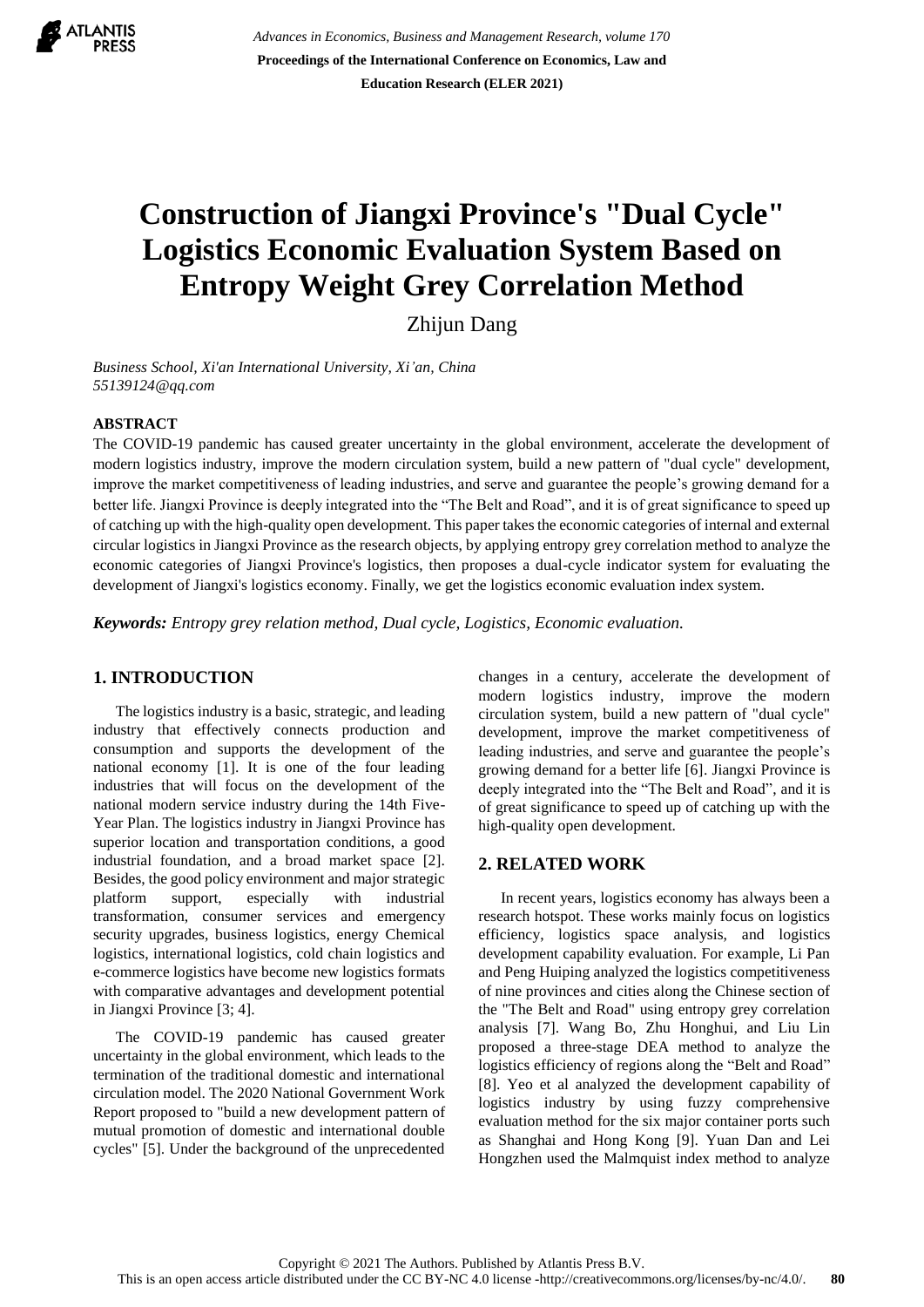the logistics efficiency of the Silk Road Economic Belt [10]. Mothilal et al used multiple regression methods to analyze the competitiveness of the logistics industry in the United States, India and Hong Kong [11]. Jiang Zhijuan and Dong Qianli used systematic cluster analysis to study the spatial relationship of various provinces [12; 13]. Xu Wenjing used factor analysis and cluster analysis to analyze the logistics competitiveness of 14 coastal port cities in the "The Belt and Road" [14]. Liang Hongyan used principal component analysis and gravity model to analyze the spatial network relationships of the logistics industry in the five major urban agglomerations: the Yangtze River Delta, the Pearl River Delta, Beijing-Tianjin-Hebei, the middle reaches of the Yangtze River, and Chengdu-Chongqing [15].

Based on the above analysis, it is found that there are few studies on the evaluation of logistics economy, especially the dual-cycle system [16]. Therefore, this paper takes the retail sales of the circular logistics economy category in Jiangxi Province and the circular logistics economy category outside Jiangxi Province as the research objects, and uses the entropy grey correlation. This work analyzes the logistics economy of Jiangxi Province and proposes a dual-cycle index system to evaluate the development of the logistics economy in Jiangxi Province.

#### **3. MODEL BUILDING**

Entropy weight grey correlation method has four steps: data standardization,determination of index entropy weight, determination of the correlation coefficient, determination of entropy weight grey correlation degree .

Data Standardization

$$
d_{xy} = \frac{p_{xy} - \min(p_{xy})}{\max(p_{xy}) - \min(p_{xy})}
$$
(1)

 $p_{xy}$  means the original data of the y index of the x city while  $d_{xy}$  is the value of normalized  $p_{xy}$ .

Determination of Index Entropy Weight

 $R_{xy}$  is the proportion occupied by the x city of the y index in that index:

$$
R_{xy} = \frac{d_{xy}}{\sum_{x=1}^{n} d_{xy}}
$$
 (2)

 $Q_j$  is the entropy of the y index:

$$
Q_j = -k \sum_{x=1}^{n} R_{XY} \ln R_{xy}
$$
, k=1/lnn, (3)

#### Determination of the Correlation Coefficient

In this study, we select the overall level of Jiangxi Province as the reference series. The formula for the correlation coefficient of the comparison series D\* to the reference series in the  $T<sub>y</sub>$  index is as follows:

$$
T_{y} = \frac{\min_{x} \min_{y} |d_{y}^{*} - d_{xy}| + \rho \max_{x} \max_{y} |d_{y}^{*} - d_{xy}|}{|d_{y}^{*} - d_{xy}| + \rho \max_{x} \max_{y} |d_{y}^{*} - d_{xy}|}
$$
(4)

Determination of Entropy Weight Grey Correlation Degree

$$
U_x = \sum_{y=1}^{m} Q_j T_y \tag{5}
$$

Where  $U_x$  is the grey weighted correlation degree of the evaluation object to the evaluation standard, the greater the better.

# **4. DATA PROCESSING OF THE "DUAL CYCLE" ECONOMIC INDICATORS OF JIANGXI PROVINCE**

## *4.1. Internal Circular Economy Data Processing*

The total retail sales of consumer goods in Jiangxi Province was 744.81 billion yuan, an increase of 12.3% over the previous year. Daily consumer goods maintained rapid growth. The retail sales of grain, oil and food were 28.66 billion yuan, an increase of 18.5% over the previous year; clothing, shoes and hats, knitted textiles were 16.84 billion yuan, an increase of 11.6% over the previous year; daily necessities were 7.18 billion yuan, an increase of 11.2% over the previous year; Sales continued to grow rapidly, with automobile retail sales of 98.33 billion yuan, an increase of 16% over the previous year. The retail sales of consumer goods related to consumption upgrades grew rapidly. The retail sales of gold, silver and jewelry were 47.9% billion yuan, an increase of 23.9% over the previous year; Chinese and Western medicines were 22.92 billion yuan, an increase of 20% over the previous year; sports and entertainment products were 660 million Yuan, an increase of 16.1% over the previous year; construction and decoration materials 5.07 billion yuan, an increase of 14.7% over the previous.

Due to the deviation of the statistical caliber of the above data, it is necessary to standardize the data so that the indicators of various categories can be compared in order to find the key indicators of the economic internal cycle. According to formula 1 to formula 5, four data processing steps are carried out including standardize the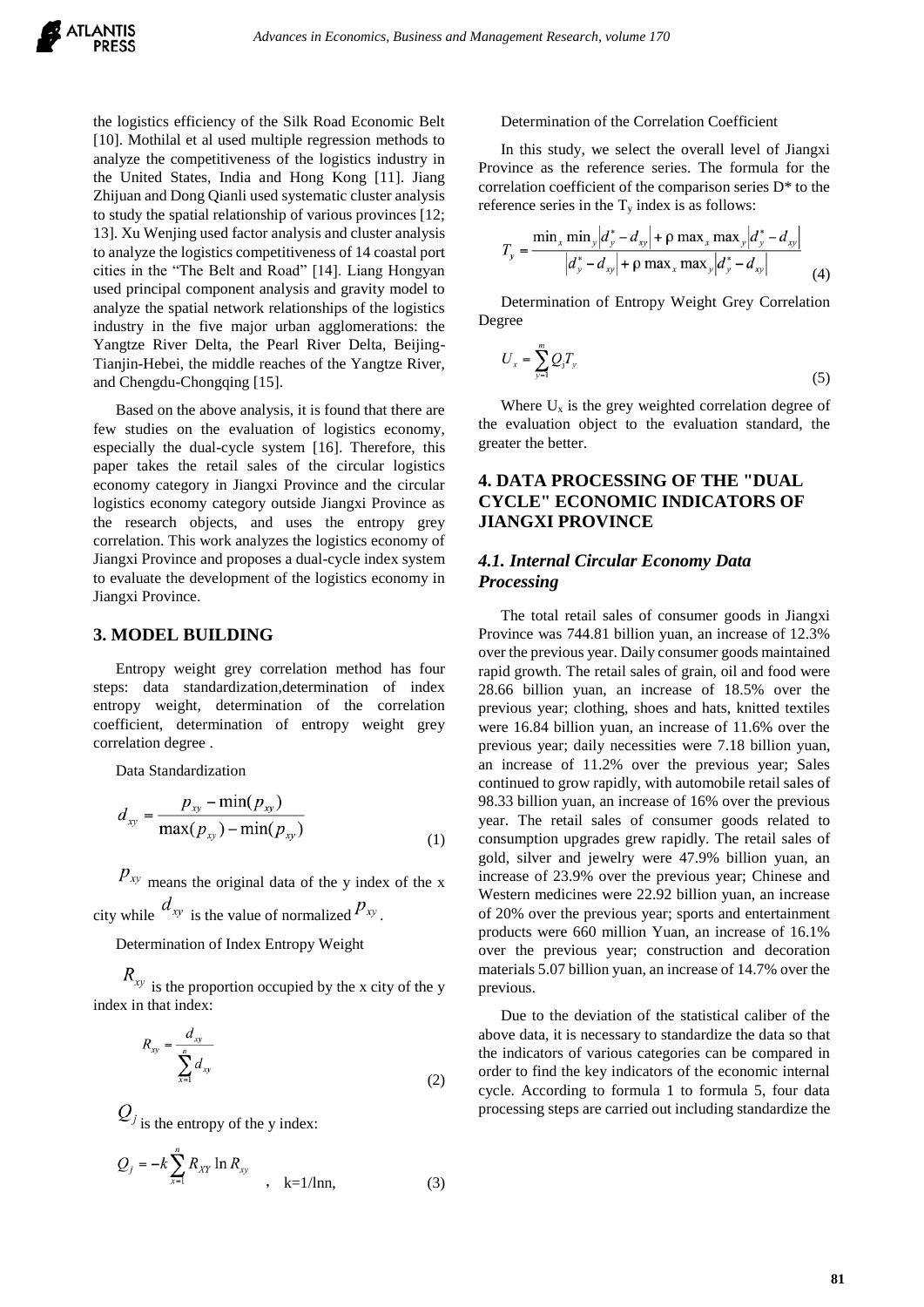data, determine the index entropy weight, determine the correlation coefficient, and determine the entropy gray correlation degree. Then determine the correlation degree of each index, and compare and sort them. As shown in table 1 to table 2.

| Table 1. Retail sales of circular logistics economy category in Jiangxi Province |  |
|----------------------------------------------------------------------------------|--|
|----------------------------------------------------------------------------------|--|

| ID             |                                    | Retail sales (100 | Data standardization         | Index weight(Rxy) | index entropy  |
|----------------|------------------------------------|-------------------|------------------------------|-------------------|----------------|
|                | Category                           | million)          | $\left(\frac{dy}{dy}\right)$ |                   | weight $(Q_j)$ |
| $\mathbf{1}$   | grocery                            | 286.59            | 0.29                         | 0.098710371       |                |
| $\overline{c}$ | beverage                           | 41.34             | 0.041202695                  | 0.013984516       |                |
| 3              | tobacco & alcohol                  | 63.33             | 0.063585286                  | 0.021581342       |                |
| $\overline{4}$ | clothes                            | 168.42            | 0.170551473                  | 0.0578865         |                |
| 5              | cosmetic                           | 22.97             | 0.022504733                  | 0.007638282       |                |
| 6              | jewelry                            | 47.87             | 0.047849276                  | 0.016240418       |                |
| 7              | daily necessity                    | 71.79             | 0.072196324                  | 0.024503995       |                |
| 8              | hardware                           | 17.17             | 0.016601185                  | 0.005634572       |                |
| 9              | sports                             | 6.59              | 0.005832299                  | 0.001979528       |                |
| 10             | magazine                           | 41.26             | 0.041121267                  | 0.013956879       |                |
| 11             | audiovisual product                | 9.95              | 0.009252285                  | 0.003140298       | 0.709012115    |
| 12             | electrical appliances              | 183.68            | 0.186083912                  | 0.063158331       |                |
| 13             | medicine                           | 229.24            | 0.232457301                  | 0.078897821       |                |
| 14             | office supply                      | 30.12             | 0.029782383                  | 0.010108373       |                |
| 15             | furniture                          | 63.96             | 0.064226533                  | 0.021798986       |                |
| 16             | communication equipment            | 32.70             | 0.032408444                  | 0.010999679       |                |
| 17             | coal product                       | 5.41              | 0.004631232                  | 0.001571876       |                |
| 18             | petroleum product                  | 540.56            | 0.549335342                  | 0.1864487         |                |
| 19             | construction & decoration material | 50.68             | 0.050709444                  | 0.017211181       |                |
| 20             | mechanical & electrical product    | 15.74             | 0.015145655                  | 0.005140553       |                |
| 21             | vehicle                            | 983.32            |                              | 0.3394078         |                |
| 22             | cotton product                     | 0.86              | $\Omega$                     | $\Omega$          |                |

**Table 2.** Determination of entropy weight grey correlation degree

| <b>ID</b>      | Category                           | correlation coefficient $(Ty)$ | entropy weight grey<br>correlation degree $(Ux)$ | rank           |
|----------------|------------------------------------|--------------------------------|--------------------------------------------------|----------------|
| $\mathbf{1}$   | grocery                            | 0.797288287                    | 0.573787754                                      | 20             |
| $\overline{2}$ | beverage                           | 0.901740155                    | 0.648959062                                      | 8              |
| 3              | tobacco & alcohol                  | 0.941926633                    | 0.67788023                                       | 5              |
| $\overline{4}$ | clothes                            |                                | 0.71967413                                       | $\mathbf{1}$   |
| 5              | cosmetic                           | 0.87070749                     | 0.626625656                                      | 13             |
| 6              | jewelry                            | 0.91331112                     | 0.657286386                                      | 7              |
| 7              | daily necessity                    | 0.958357913                    | 0.689705397                                      | 3              |
| 8              | hardware                           | 0.861348364                    | 0.619890134                                      | 14             |
| 9              | sports                             | 0.844784312                    | 0.607969415                                      | 17             |
| 10             | magazine                           | 0.901600215                    | 0.648858351                                      | 9              |
| 11             | audiovisual product                | 0.849975272                    | 0.611705214                                      | 16             |
| 12             | electrical appliances              | 0.968210724                    | 0.69679621                                       | $\overline{2}$ |
| 13             | medicine                           | 0.884283766                    | 0.63639615                                       | 11             |
| 14             | office supply                      | 0.88252874                     | 0.635133103                                      | 12             |
| 15             | furniture                          | 0.943130797                    | 0.678746836                                      | $\overline{4}$ |
| 16             | communication equipment            | 0.886873507                    | 0.63825992                                       | 10             |
| 17             | coal product                       | 0.842976308                    | 0.606668241                                      | 18             |
| 18             | petroleum product                  | 0.555343713                    | 0.399666503                                      | 21             |
| 19             | construction & decoration material | 0.91838225                     | 0.660935947                                      | 6              |
| 20             | mechanical & electrical product    | 0.859071691                    | 0.618251672                                      | 15             |
| 21             | vehicle                            | 0.363198228                    | 0.261384369                                      | 22             |
| 22             | cotton product                     | 0.836076626                    | 0.601702719                                      | 19             |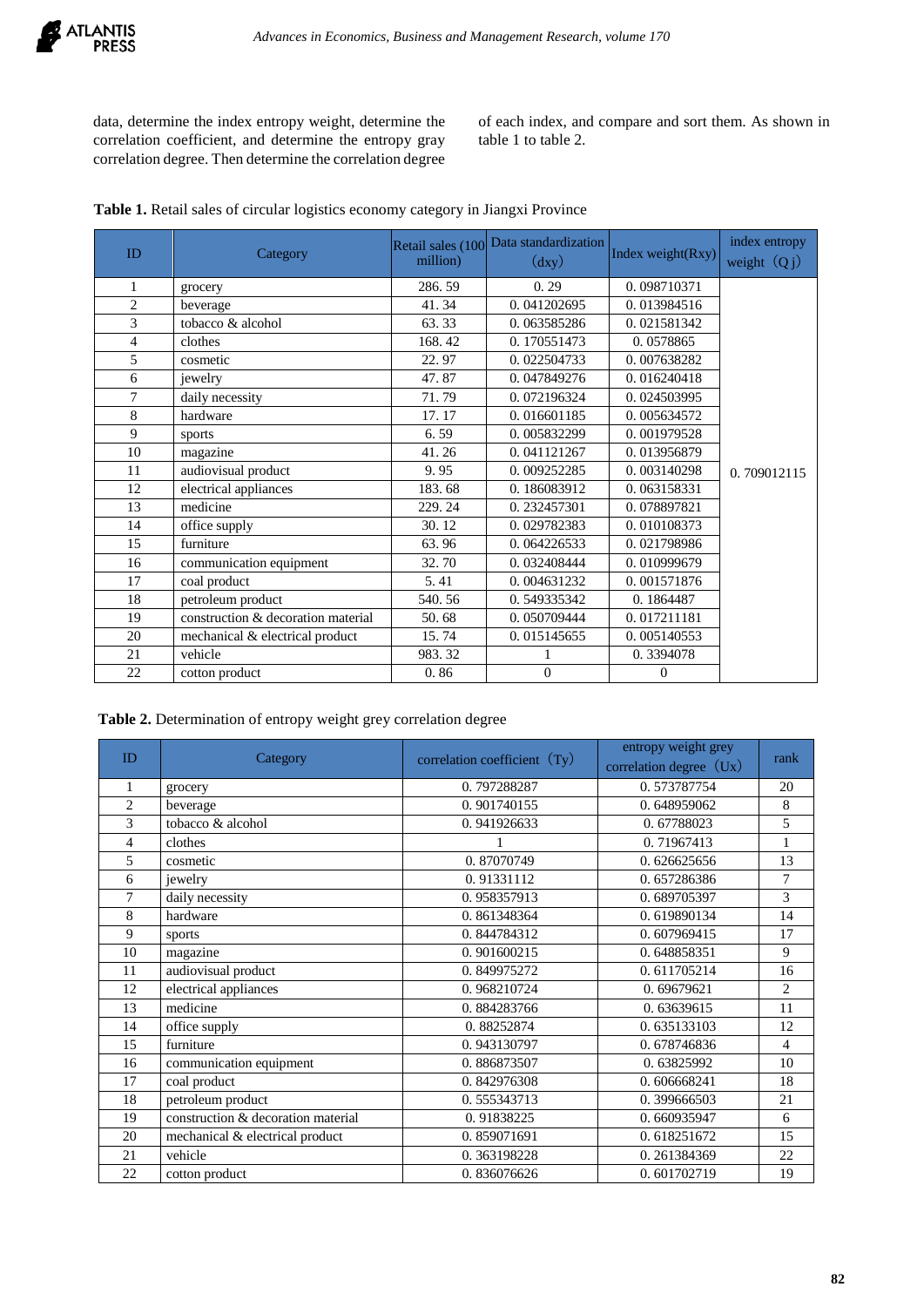

# *4.2. External Circular Economy Data Processing.*

The total import and export value of general trade in Jiangxi Province was 246.85 billion yuan, an increase of 16.6% over the previous year. Among them, the export

value was 196.52 billion yuan, an increase of 16.5% over the previous year; the import value was 50.33 billion yuan, an increase of 16.7% over the previous year; The total export value was 52.98 billion yuan, an increase of 5.2% over the previous year; of which, the export value was 24.39 billion yuan, a decrease of 9.1% over the

**Table 3.** Economic category of external circular logistics in Jiangxi Province

| ID             |                                      | Amount (100 | Data standardization |                   | index entropy  |  |
|----------------|--------------------------------------|-------------|----------------------|-------------------|----------------|--|
|                | Category                             | million)    | $\rm (day)$          | Index weight(Rxy) | weight $(Q_j)$ |  |
| 1              | clothes & accessory                  | 219.6       | 0.25                 | 0.09180622        |                |  |
| $\overline{2}$ | electronics                          | 858.1       |                      | 0.364576213       |                |  |
| 3              | unwrought copper and copper material | 35.4        | 0.035973752          | 0.013115174       |                |  |
| $\overline{4}$ | cultural product                     | 185.9       | 0.212327162          | 0.077409433       |                |  |
| 5              | vehicle                              | 16.9        | 0.014295758          | 0.005211893       |                |  |
| 6              | Tungsten products                    | 10.9        | 0.007265057          | 0.002648667       |                |  |
| 7              | medicine                             | 26.5        | 0.025544879          | 0.009313055       |                |  |
| 8              | lights                               | 64.6        | 0.070189829          | 0.025589542       |                |  |
| 9              | plastic product                      | 56.5        | 0.060698383          | 0.022129187       |                |  |
| 10             | luggage                              | 54.0        | 0.057768924          | 0.021061176       |                |  |
| 11             | furniture                            | 66.7        | 0.072650574          | 0.026486671       | 0.74671337     |  |
| 12             | china product                        | 60.9        | 0.06585423           | 0.024008886       |                |  |
| 13             | steel                                | 57.3        | 0.06163581           | 0.02247095        |                |  |
| 14             | wooden product                       | 4.7         | $\theta$             | $\Omega$          |                |  |
| 15             | high-tech product                    | 281.9       | 0.324818374          | 0.118421053       |                |  |
| 16             | semiconductor device                 | 80.8        | 0.089172721          | 0.032510253       |                |  |
| 17             | fabric product                       | 82.4        | 0.091047574          | 0.03319378        |                |  |
| 18             | solar battery                        | 71.4        | 0.078157956          | 0.028494532       |                |  |
| 19             | ferroalloy                           | 5.4         | 0.000820248          | 0.000299043       |                |  |
| 20             | glass product                        | 9.7         | 0.015145655          | 0.005140553       |                |  |
| 21             | shoes                                | 108.3       |                      | 0.3394078         |                |  |
| 22             | toy                                  | 86.3        | $\mathbf{0}$         | $\Omega$          |                |  |

**Table 4.** Determination of entropy weight grey correlation degree

| ID             | Category                             | correlation coefficient $(Ty)$ | entropy weight grey       | rank           |
|----------------|--------------------------------------|--------------------------------|---------------------------|----------------|
|                |                                      |                                | correlation degree $(Ux)$ |                |
| 1              | clothes & accessory                  | 0.780705395                    | 0.582963156               | 20             |
| $\overline{2}$ | electronics                          | 0.335832218                    | 0.250770407               | 22             |
| 3              | unwrought copper and copper material | 0.837711488                    | 0.625530368               | 13             |
| $\overline{4}$ | cultural product                     | 0.839393264                    | 0.626786173               | 12             |
| 5              | vehicle                              | 0.804575583                    | 0.600787345               | 15             |
| 6              | Tungsten products                    | 0.794384632                    | 0.593177626               | 16             |
| $\tau$         | medicine                             | 0.821436368                    | 0.613377519               | 14             |
| 8              | lights                               | 0.895952382                    | 0.669019622               | 7              |
| 9              | plastic product                      | 0.879000234                    | 0.656361227               | 10             |
| 10             | luggage                              | 0.873896889                    | 0.652550491               | 11             |
| 11             | furniture                            | 0.900454655                    | 0.67238153                | 6              |
| 12             | china product                        | 0.888128393                    | 0.663177346               | 8              |
| 13             | steel                                | 0.880645917                    | 0.65759008                | 9              |
| 14             | wooden product                       | 0.784121693                    | 0.585514152               | 19             |
| 15             | high-tech product                    | 0.691346684                    | 0.516237812               | 21             |
| 16             | semiconductor device                 | 0.931896979                    | 0.695859934               | 4              |
| 17             | fabric product                       | 0.935604178                    | 0.698628149               | $\overline{3}$ |
| 18             | solar battery                        | 0.910697                       | 0.680029626               | 5              |
| 19             | ferroalloy                           | 0.785267112                    | 0.586369452               | 18             |
| 20             | glass product                        | 0.792377343                    | 0.591678756               | 17             |
| 21             | shoes                                | 1.000000001                    | 0.746713371               | 1              |
| 22             | toy                                  | 0.944765253                    | 0.705468846               | $\overline{c}$ |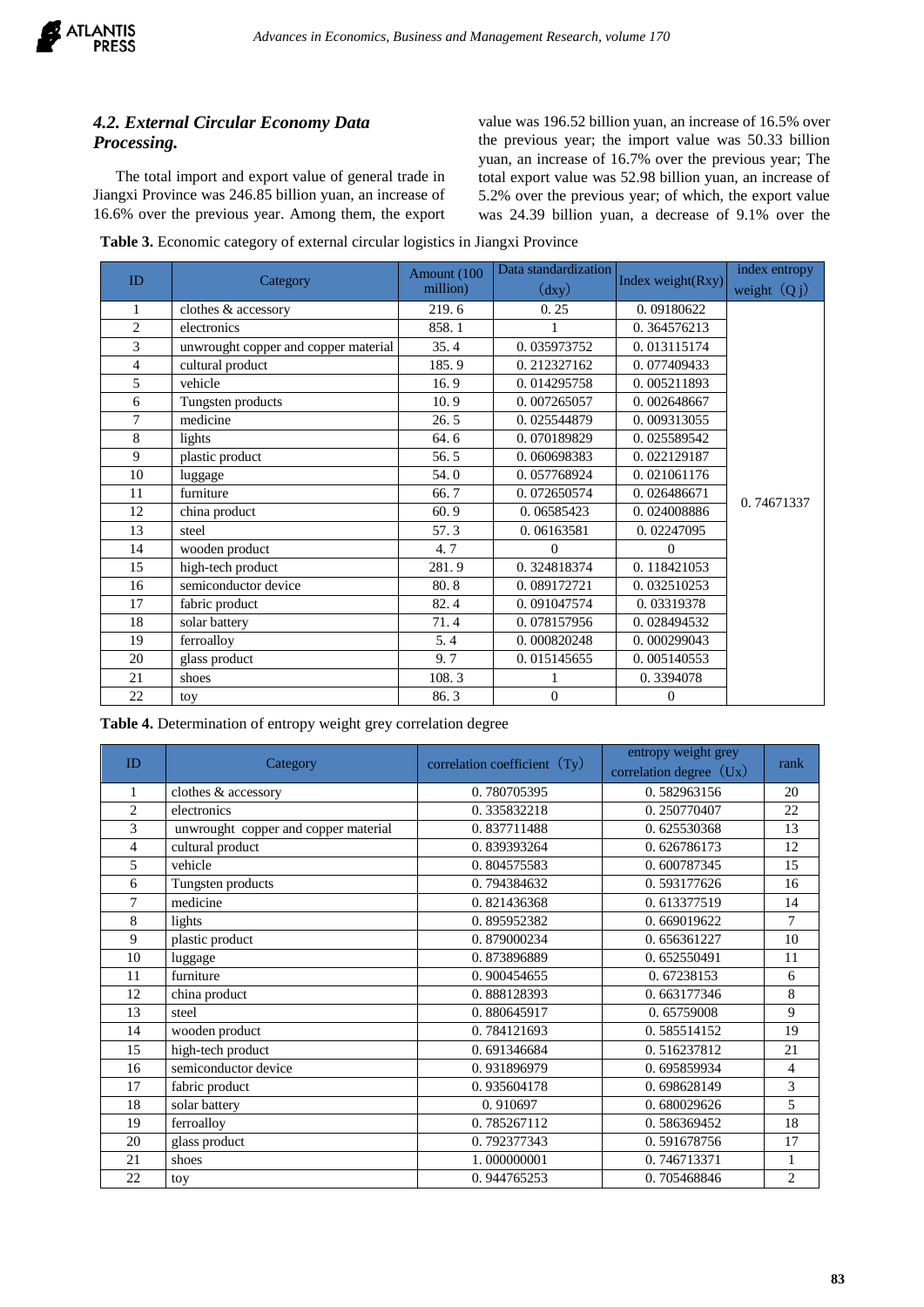previous year; the import value was 28.59 billion yuan, an increase of 21.6% over the previous year. According to key commodity statistics, the export value of mechanical and electrical products was 85.81 billion yuan, an increase of 5.8% over the previous year; the import value was 31.36 billion yuan, a decrease of 4.7% over the previous year. The export value of high-tech products was 28.19 billion yuan, down 3% from the previous year; the import value was 22.83 billion yuan, down 7.5% from the previous year. The export value to the United States, the European Union, South Korea, and Japan was 38.42 billion yuan, 31.8 billion yuan, 13.82 billion yuan, and 7.99 billion yuan respectively, an increase of 19.5%, 27.5%, 22.8%, and 22.8% from the previous year. The value of Australia's imports was 6.56 billion yuan, 7.29 billion yuan, and 8.8 billion yuan, respectively, an increase of 47.6%, 43.6%, and 166.7% over the previous year.

Due to the deviation of the statistical caliber of the above data, it is necessary to standardize the data so that the indicators of various categories can be compared in order to find the key indicators of the economic external circulation. According to formula 1 to formula 5, four data processing steps are carried out including standardize the data, determine the index entropy weight, determine the correlation coefficient, and determine the entropy gray correlation degree. Then determine the correlation degree of each index, and compare and sort them. As shown in Table3 to Table4.

# **5. CONSTRUCTION OF DUAL-CYCLE ECONOMY INDEX IN JIANGXI PROVINCE**

As we can see from the analysis of the dual-cycle data and the degree of data fit in Jiangxi Province that the internal and external cycles of Jiangxi Province are highly coupled. Besides, the internal and external complement each other to jointly promote the coordinated development of the logistics economy (Figure1 and Figure2). From the perspective of commodity categories, the cross-section of internal and external cycles is very large, where vehicle, communication equipment, audiovisual product, mechanical & electrical product, medicine, etc. perform well in the dual-cycle. On this basis,the Jiangxi Province dual-cycle economy indicators are constructed as follows (Table 5).



**Figure 1** Extemal circular data fit.



**Figure 2** Internal circular data fit.

## **6. CONCLUSION**

From the above analysis it can be concluded as follows:

1) The internal circulation commodities are dominated by light industrial products such as clothing, electrical appliances, daily necessities and furniture. Therefore, we should strengthen the development of business logistics related to daily life, intensive urban distribution, and green development.

2) External circular export commodities are mainly raw materials or original ecological primary products, while the export of high value-added electromechanical products and high-tech products is obviously low. On the one hand, technological transformation and upgrading should be strengthened to improve the intelligence, personalization, and intensive deep processing. Meanwhile, strengthen the integration of this field to form a supply chain industry such as electronic

| ID | Category                        | ID | Category        |
|----|---------------------------------|----|-----------------|
|    | Clothes                         | 11 | solar battery   |
| 2  | daily necessity                 | 12 | fabric product  |
| 3  | toy                             | 13 | furniture       |
| 4  | electrical appliances           | 14 | plastic product |
| 5  | semiconductor device            | 15 | china product   |
| 6  | medicine                        | 16 | office supply   |
| 7  | communication equipment         | 17 | luggage         |
| 8  | mechanical & electrical product | 18 | furniture       |
| Q  | vehicle                         | 19 | cosmetic        |
| 10 | high-tech product               | 20 | sports          |

**Table 5.** Jiangxi Province dual-cycle economy indicators